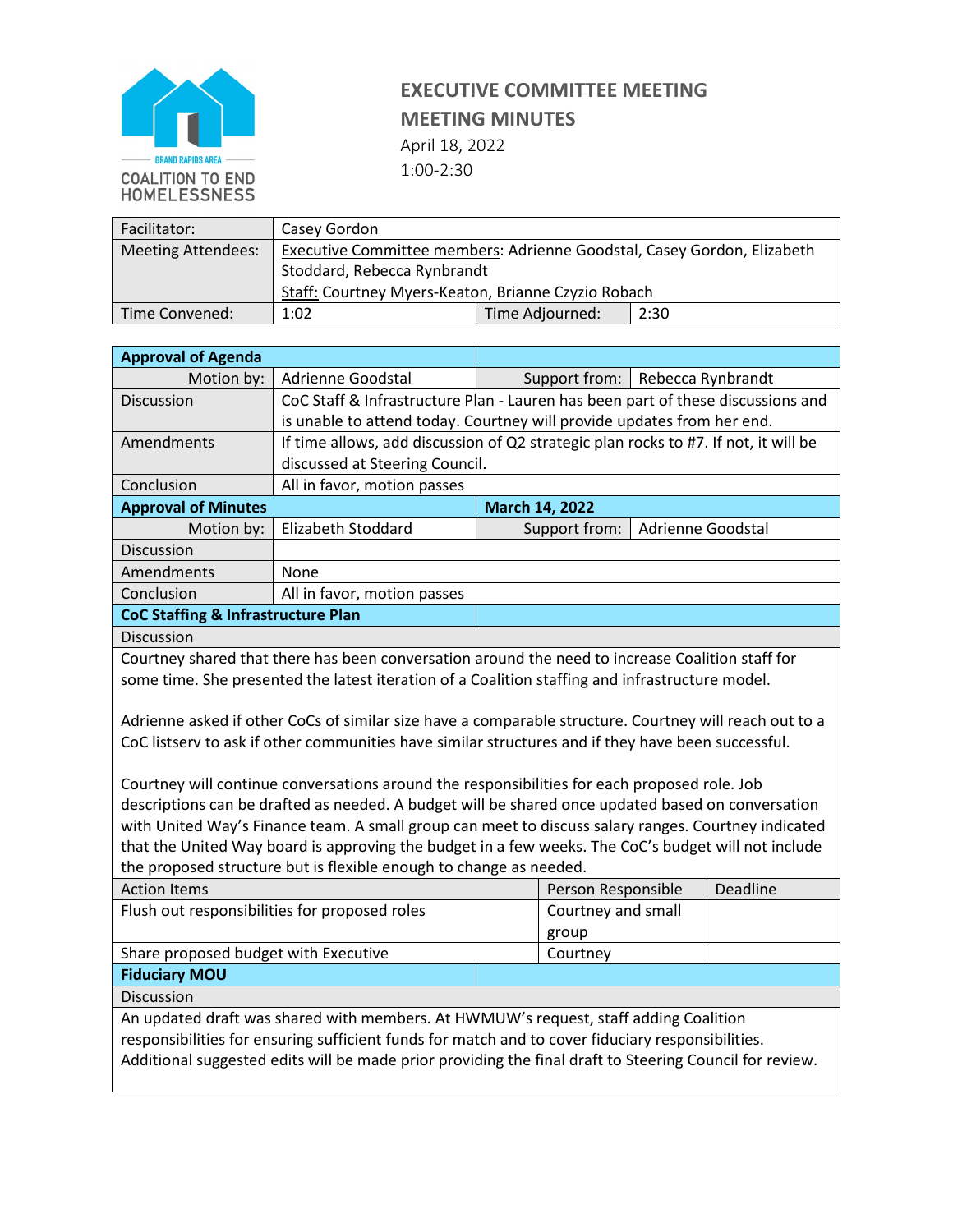

## **EXECUTIVE COMMITTEE MEETING MEETING MINUTES**

April 18, 2022 1:00-2:30

Conversation around supervision as the employer of record. Courtney provides input to Brianne's annual review but a process for Executive/Steering to participate with Courtney's review is not in place. Rebecca indicated a defined process was used several years ago and could be refreshed.

The MOU will need to be approved by Steering Council and then sent for signature.

| <b>Action Items</b>                               |  | Person Responsible | Deadline |
|---------------------------------------------------|--|--------------------|----------|
| Make edits to MOU and provide to Steering Council |  | <b>Brianne</b>     |          |
| Next Steps for Stipend Use Guidelines             |  |                    |          |

Discussion

In preparation for the establishment of the Advisory Council, staff began to draft an update to the Stipend Use Guidelines. Staff recently discussed creating a guiding document for engagement with individuals with lived experience including values, expectations, compensation, and cultural competency. Executive is asked to discuss which approach is best. Members agreed that developing a guiding document would be an opportunity to flush out the relationship with action boards and a space for those with lived experience to inform and develop a preferred style of engagement.

Compensation will continue to be issued in accordance with the Stipend Use Guidelines for now and staff will look to create a new document that is more encompassing.

| <b>Action Items</b>                                  |  | Person Responsible | <b>Deadline</b> |
|------------------------------------------------------|--|--------------------|-----------------|
| Create guidelines for engaging with those with lived |  | CoC staff          |                 |
| experience                                           |  |                    |                 |
| <b>Funding Appeal Policy</b>                         |  |                    |                 |
|                                                      |  |                    |                 |

Discussion

Last winter, Steering Council discussed updating and codifying the interim Funding Appeal Policy. Staff provided an updated draft document which is specific to the CoC Program Competition but could be broadened to include other funding sources, like MHSDA ESG. Both MSHDA and CoC funding have specific regulations and different timelines that need to be considered.

Members suggested splitting the sections around the composition of the appeals panel and timeline into 'CoC Program Competition' and 'Other Funding Sources' segments. The policy should also allow for flexibility if funder regulations are present. (Casey left the meeting; Adrienne took over as chair role)

Conversation around specified reasons that appeals may be made. Staff will review and consider how the item around lack of fairness can be clarified and/or strengthened and how the item around continuity of service can be included. Members will provide language suggestions to staff who will provide a final draft Steering Council.

| <b>Action Items</b>                                      |  | Person Responsible | <b>Deadline</b> |
|----------------------------------------------------------|--|--------------------|-----------------|
| Make edits to Funding Appeal Policy; provide to Steering |  | <b>Brianne</b>     |                 |
| <b>April Steering Council Meeting Agenda</b>             |  |                    |                 |
| <b>Discussion</b>                                        |  |                    |                 |